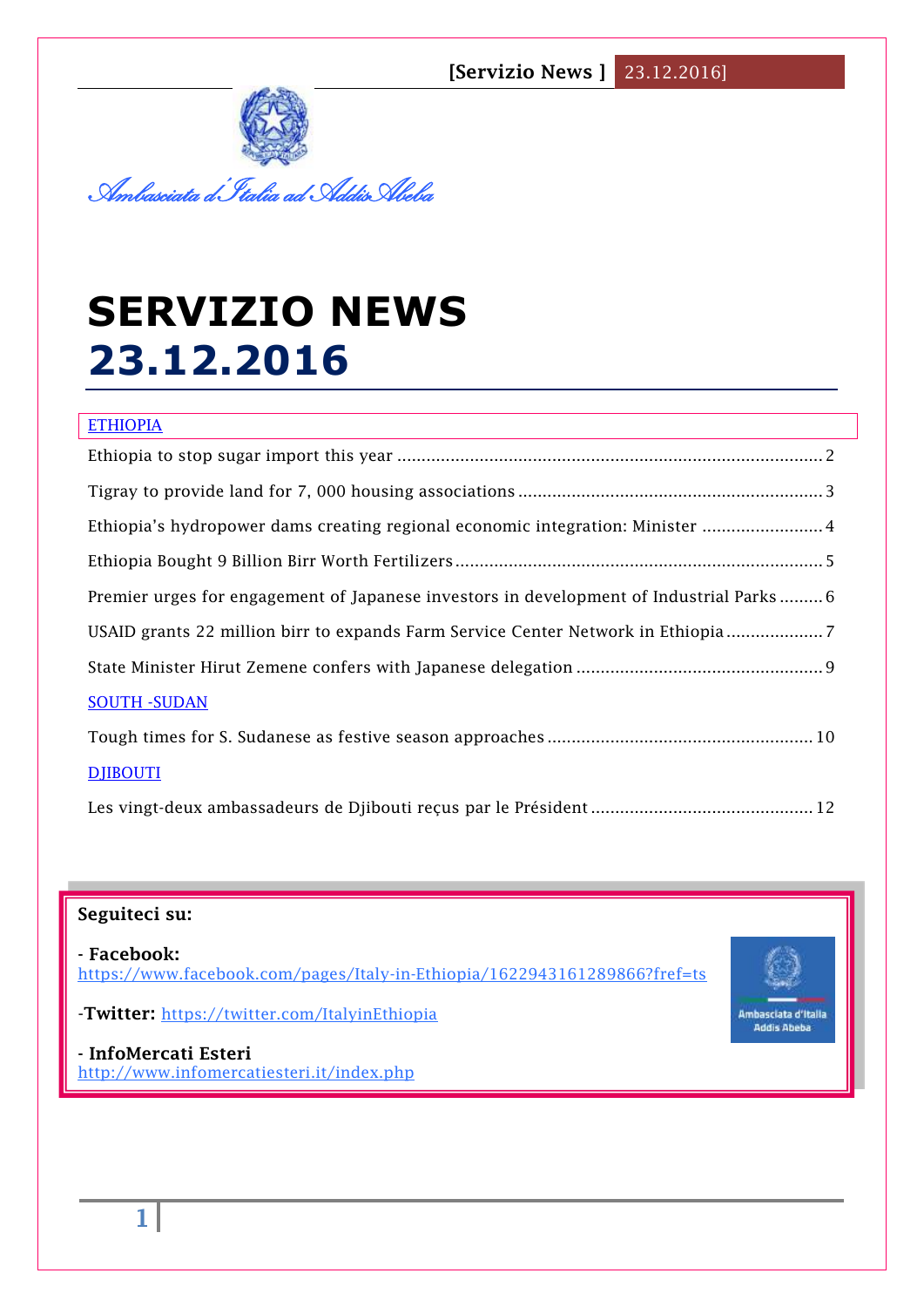

# <span id="page-1-0"></span>**Ethiopia to stop sugar import this year**

**The Ethiopian Sugar Corporation announced that this year it will halt the bulk import of sugar after eight of the ten sugar factory projects, which had incepted at the beginning of the first Growth and Transformation Plan (GTPI), start production.**

#### **(22.12.2016 – WIC)**

The country with a population of 10kg sugar per capita is used to import 2mln metric tons of sugar each year from foreign market with a cost worth about 130 million dollars but thanks to the grand sugar projects this trend will be, according to the Corporation, changed for the better.

Despite repeated blame raised against projects, the corporation said that the tempo has

significantly changed to expedite the construction pace of projects with spinning over challenges and suggesting possible remedial solutions.

Corporate Communication head, Gashaw Aychiluhim, told Walta Information Center that over 7million metric tons of sugar is expected to be reaped this year and beat up the volume of domestic consumption.

Arjo-Dedesa, Tendaho, Kuraz one, Kuraz Two, Kesem, Metahara,Fincha and Wonji are big projects, which have started production in full swing.

According to him, lack of finance, poor implementation capacity and infrastructures were reasons for sluggish construction progress.

He said that the Corporation has managed to generate finance by itself, adopting experience from foreign and domestic firms exemplary for better contract and finance management, and implementation to speed up the construction of the on-going projects.

Last year, the drought has hit hard the sugarcane farms, he said, however, this year the farms are recovering and became a confidence to boost production.

The corporation is working to improve the capacity of local construction firms, which involved in project subcontract to materialize the timely completion of the 10 sugar projects, according to him.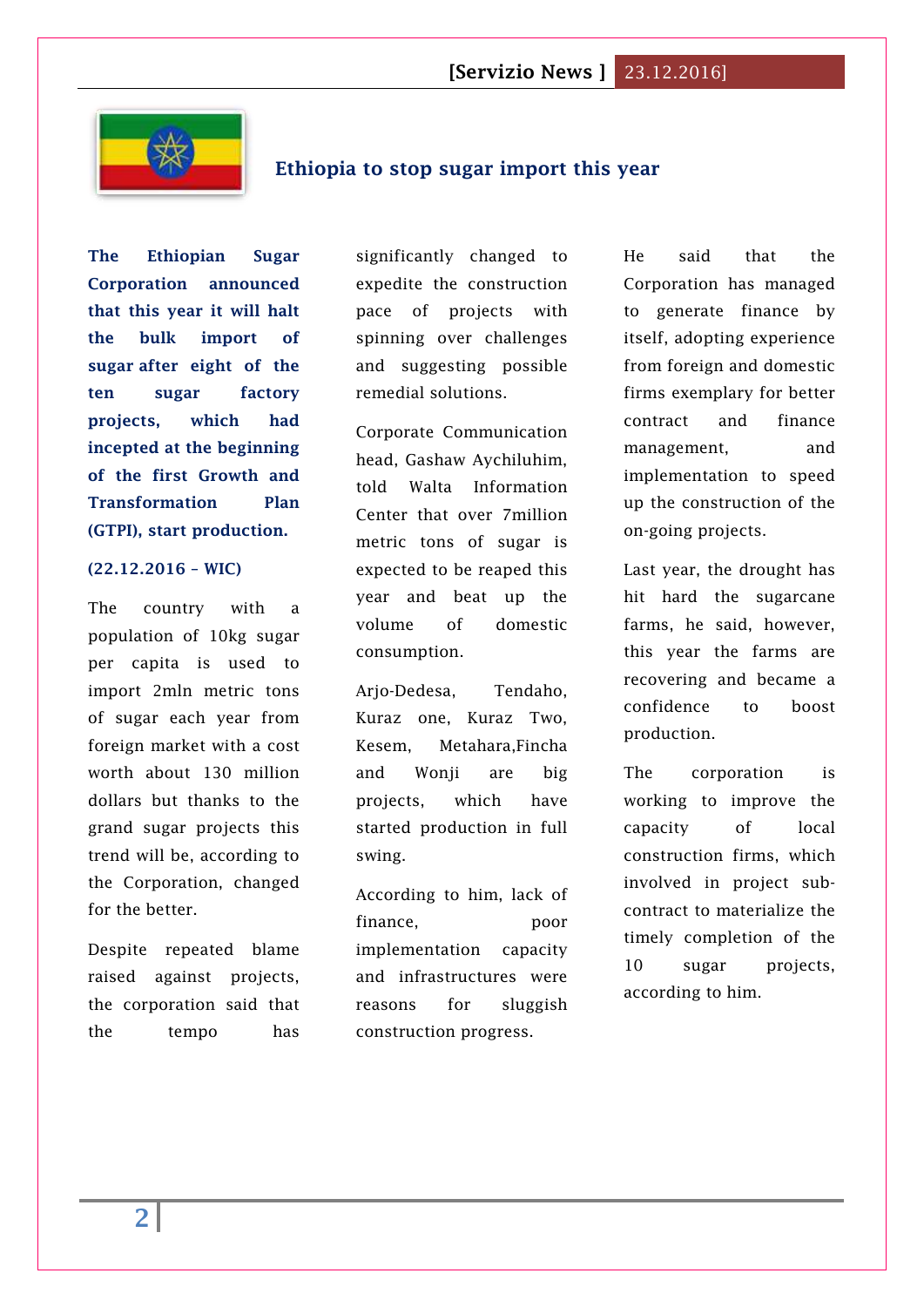#### <span id="page-2-0"></span>**Tigray to provide land for 7, 000 housing associations**

**The Tigray Regional State Housing Development and Administration Agency said it has started to provide land for about 7 thousand associations located in 110 towns.**

#### **(22.12.2016 – WIC)**

CEO of the Agency, Gerezgiher Abraha, told WIC that his office, in collaboration with Urban Development Bureau, is providing the association with land and financial support.

The scheme is scheduled to be expanded for more people taking their demands into account, he noted.

In the major 12 towns in the regions, about 1400 square meters of plot is to be provided per head.

A single association constitutes 20 members and each member shall receive a house with full facilities founded upon 70 square meters, he said.

In the first level 25 emerging towns the width of the plots is increased to 140 square meters and those in the 73 second level emerging towns even can get 200 square meters wide plots, he added.

The association members are expected to deposit 50 percent of cost for the house in a closed account, if they are financially capable. If not, they can save the 20 percent and fill the remaining gap in collaboration with credit and saving associations in the region.

Side by side with this scheme, the necessary preparation to sustain the condominium

construction that is commenced at national level is underway, he underscored.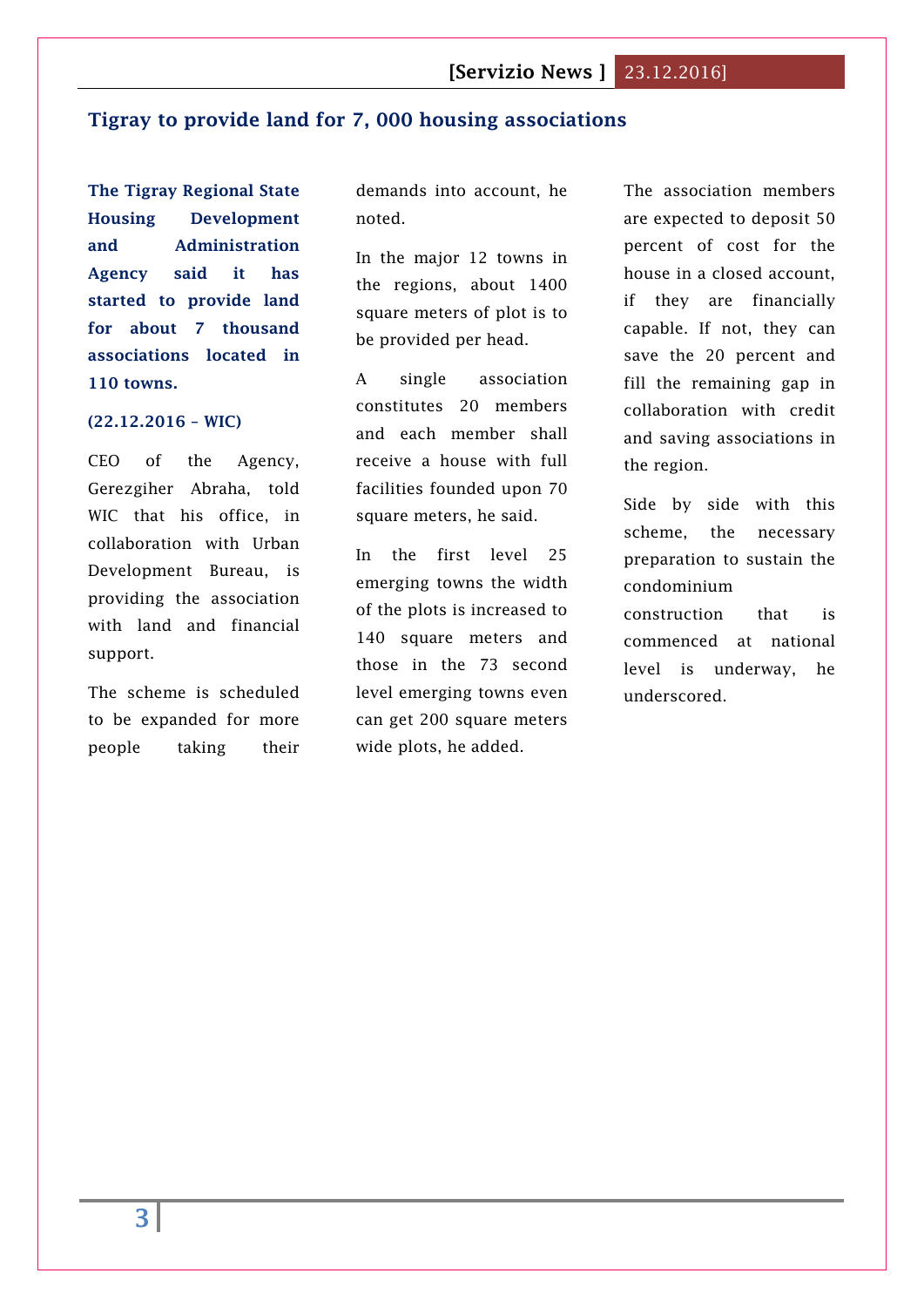# <span id="page-3-0"></span>**Ethiopia's hydropower dams creating regional economic integration: Minister**

**The hydropower dams which Ethiopia has been building on transboundary rivers have been creating regional economic integration by ensuring fair utilization of water, said Dr Engineer Sileshi Bekele, Minister of Water, Irrigation and Electricity.**

#### **(22.12.2016 – FBC)**

This was revealed today at a meeting organized to review the role Grand Ethiopian Renaissance Dam (GERD) office and mass media on the dam and other issues.

The Minister said that mass media have carried out successful activities towards informing the public about the agreement reached among the riparian countries on the Grand Ethiopian Renaissance Dam.

Most media have been providing correct

information to the people; however, "some media are busy in spreading distorted information," he said.

During the meeting, discussions were held on topics focused on the agreement being reached between Ethiopia, Sudan and Egypt as well as on fair utilization of transboundary rivers.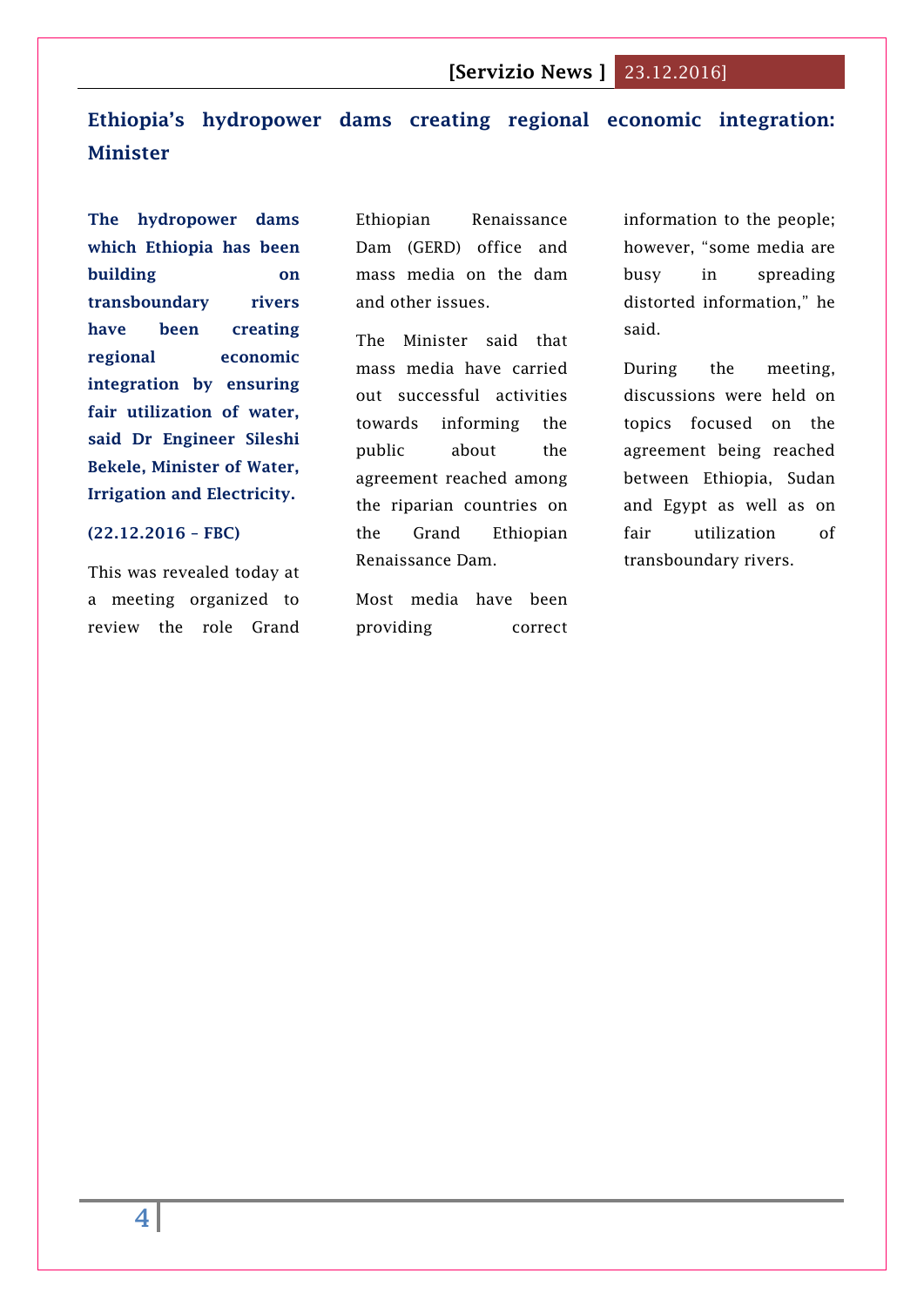### <span id="page-4-0"></span>**[Ethiopia Bought 9 Billion Birr Worth Fertilizers](http://www.2merkato.com/news/alerts/4879-ethiopia-bought-9-billion-birr-worth-fertilizers)**

**Ethiopia procured 11.4 million quintals of fertilizers at an out lay of 9 billion Birr. Such was disclosed by Ethiopian Agricultural Works Corporation and according to the Corporation the procurement is made for the 2016/2017 crop production season.**

**(22.12.2016 – 2Merkato)**

Out of the total 11.4 million quintals, importation for more than 81.6 percent has been started, the Corporation explained.

The fertilizers were bought directly from the producers for a lower price, enabling the Corporation to distribute the fertilizers for farmers

at a cheaper price, the Corporation furthered.

According to Fana Broadcasting Corporate, Ethiopian Agricultural Work Corporation was established a year ago after merging 5 enterprises.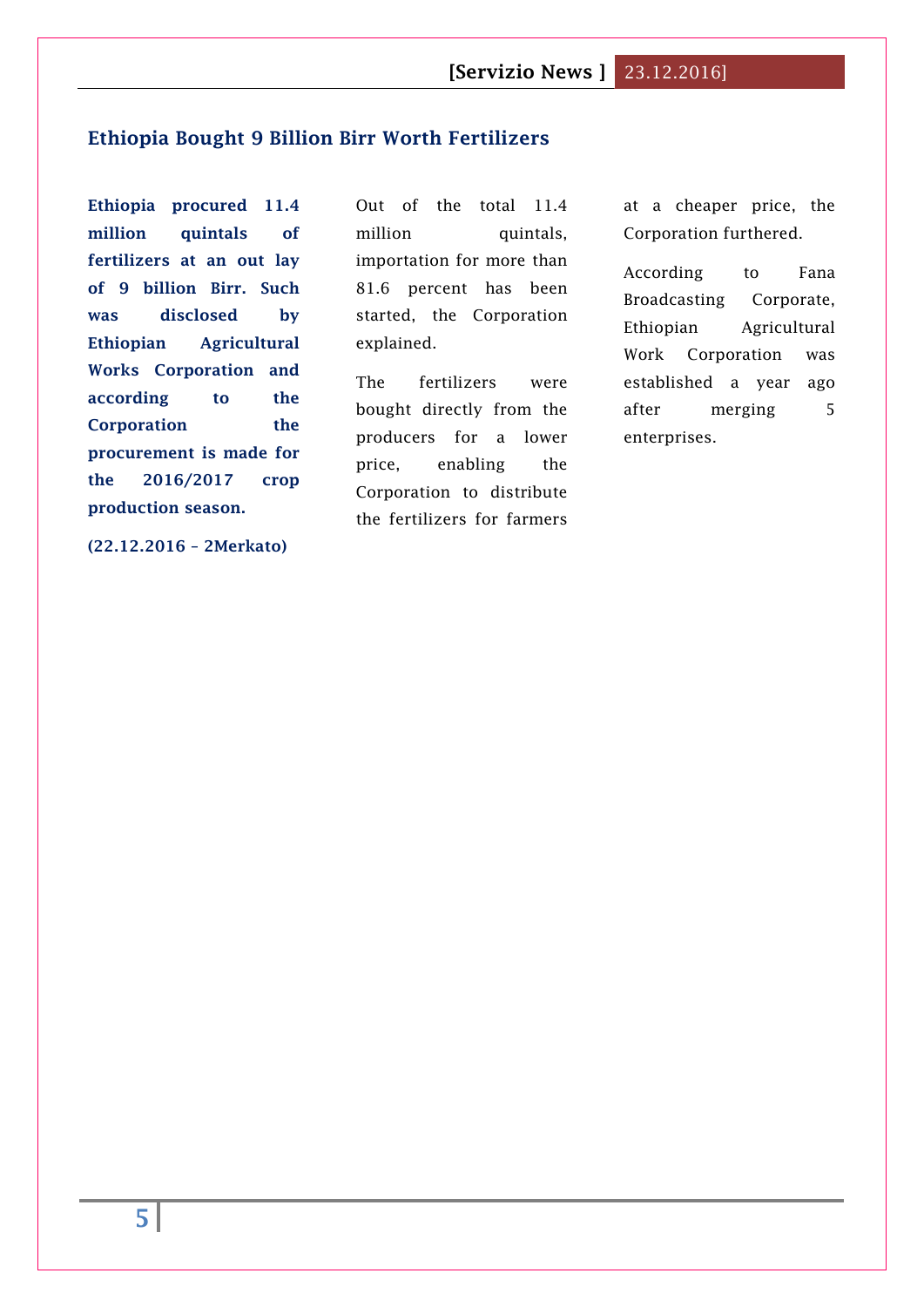# <span id="page-5-0"></span>**Premier urges for engagement of Japanese investors in development of Industrial Parks**

**Prime Minister Hailemariam Desalegn called on Japanese government to encourage investors to engage in Ethiopia, especially in the development of industrial parks.**

#### **(22.12.2016 – EBC)**

The Premier made the remark while conferring with Special Envoy to Japanese Prime Minister, Ambassador Yoshifumi Okamura here on

Thursday on bilateral and regional issues

Hailemariam said that encouraging Japanese investors to engage in the industrial sector is an important step for Japanese investors to benefit from the fast economic growth of the country.

The Premier has also promised to support Japanese investors who wish to invest in the sector, according to a high level official who attended the meeting.

Happy with the results gained so far through kaizen, the Japanese government will continue to support Ethiopia for a better achievement, Ambassador Yoshifumi Okamura told reporters following the discussions.

He said the two countries have agreed to work closely in the UN Security Council to end the crisis in South Sudan.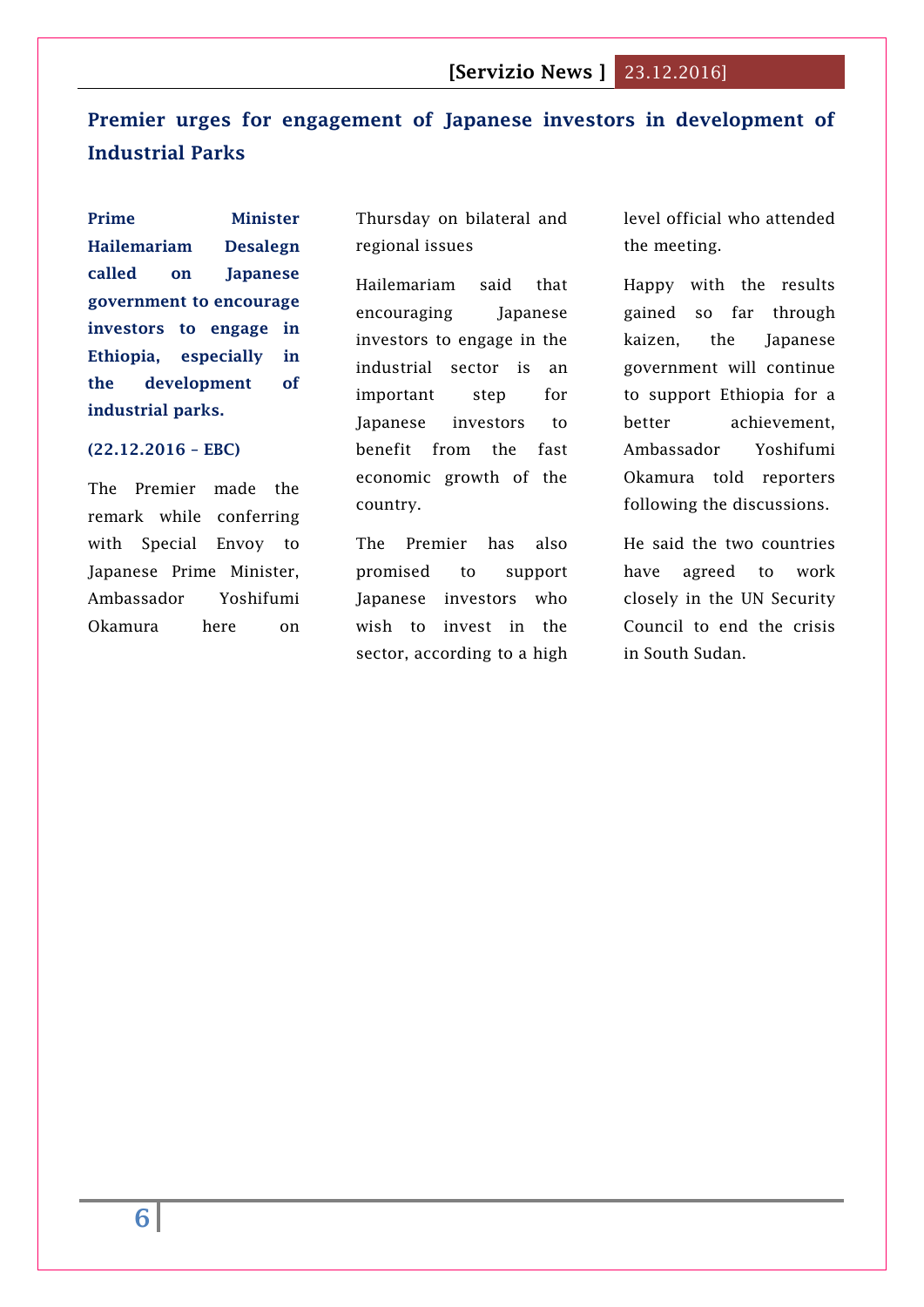# <span id="page-6-0"></span>**USAID grants 22 million birr to expands Farm Service Center Network in Ethiopia**

**The U.S. Agency for International** 

**Development joined the Ethiopia Agricultural Transformation Agency, and the Ministry of Agriculture and Natural Resources to award grants to 10 private entrepreneurs and 10 farmers' cooperative unions that will help them to establish farm service centers.**

#### **(22.12.2016 – EBC)**

Each recipient will receive a grant worth \$50,000 to establish a center in their area—seven are in Oromia, six in Amhara, four in SNNP, and three in Tigray. Together with the six farm service centers already opened with U.S. assistance in the Oromia region, this will bring the total number of centers to 26.

Farm service centers are one-stop shops where smallholder farmers can get advice, receive training and purchase quality, reasonably-priced,

region-appropriate seeds, fertilizers and other supplies to increase production.

"The farm service centers serve as a model for expanding farm supply and service networks in Ethiopia and other nations of Africa," said USAID Mission Director Leslie Reed. "Based on our past success, it is easy to see how the model will improve smallholders' productivity, food security and income by nurturing the development of sustainable, private-sector driven agricultural supplies and services."

Gizachew Sisay, project team leader, noted, "The grant award is one mechanism to encourage private investment into the agriculture sector."

He further indicated, "The fact that grantees are also expected to contribute at least 50 percent of the cost of establishing the farm service centers is a key element of effective public-private partnership in driving agricultural growth."

The 20 new grants, totaling ETB 22 million (\$1 million), are being awarded through the Feed the Future Ethiopia Commercial Farm Services Project, which has been implemented by the Ethiopian Agricultural Transformation Agency since 2015 in collaboration with the Ministry of Agriculture and Natural Resources with technical support from Cultivating New Frontiers in Agriculture (CNFA).

The three-year project provides grants and training to rural entrepreneurs, both men and women, to create Ethiopian-owned retail farm supply and service centers.

The Feed the Future Ethiopia Commercial Farm Services Project follows USAID's successful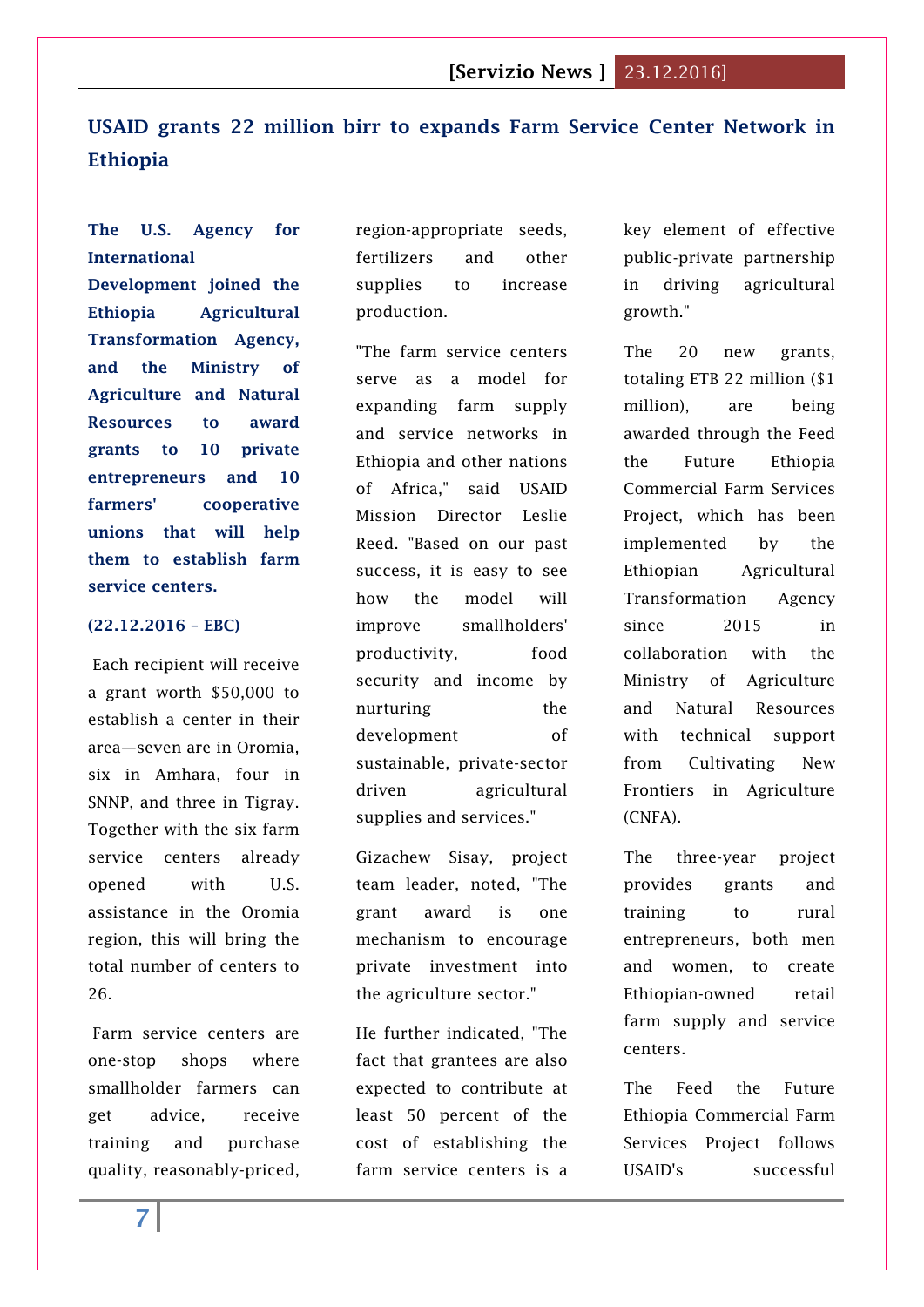Commercial Farm Services Program, implemented by CNFA from 2012 to 2014, which established six locally-owned, private retail and farm service businesses in the Oromia Region. The existing farm service centers already

serve more than 30,000 farmers, have leveraged more than \$3.2 in new private sector investments, and created more than 50 jobs.

Feed the Future is the U.S. Government's global hunger and food security initiative. Through Feed the Future, USAID is helping vulnerable households increase economic activities and become more food secure.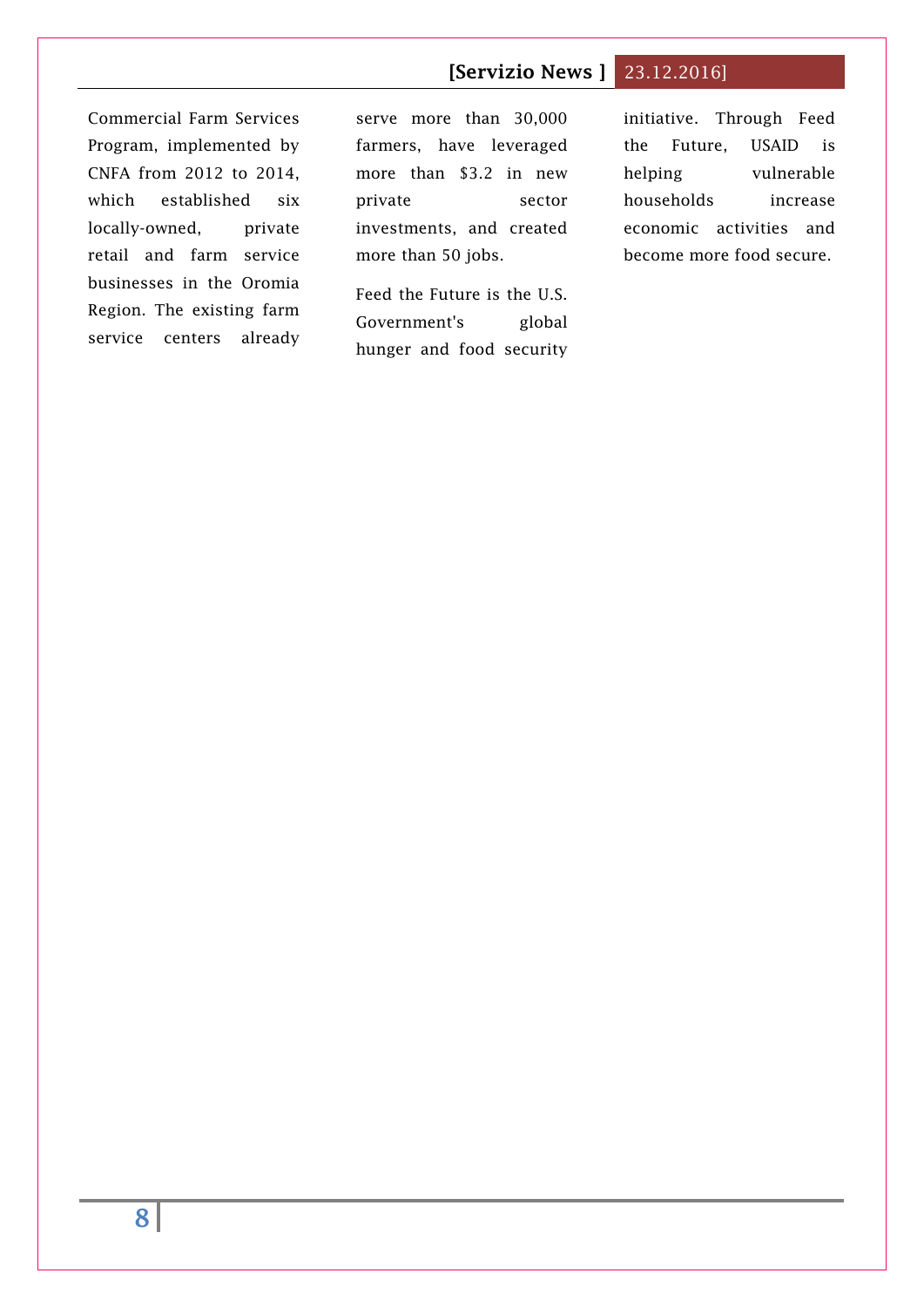# <span id="page-8-0"></span>**State Minister Hirut Zemene confers with Japanese delegation**

**State Minister for Foreign Affairs Hirut Zemene has conferred yesterday with a Japanese delegation led by Yoshifumi Okamura, Special Envoy of the Prime Minister of Japan.**

#### **(22.12.2016 – EBC)**

During the discussion, Hirut noted that Ethiopia highly values the role played by the Tokyo International Conference on African Development (TICAD) in promoting

structural economic transformation.

The State Minister recalling the historic ties of the two countries applauded Japan's support in the realm of policy dialogue aiming at promoting structural economic transformation in the country.

Yoshifumi Okamura, accompanied by MShinichi Saida, Ambassador of

Japan to Ethiopia and Masahiko Kiya, Ambassador of Japan to South Sudan, noted that Japan is keen to deepen its relations with Ethiopia in all-rounded ways.

The talks covered issues of regional peace and security as well as ways of strengthening Ethio-Japanese ties for further growth and common benefit.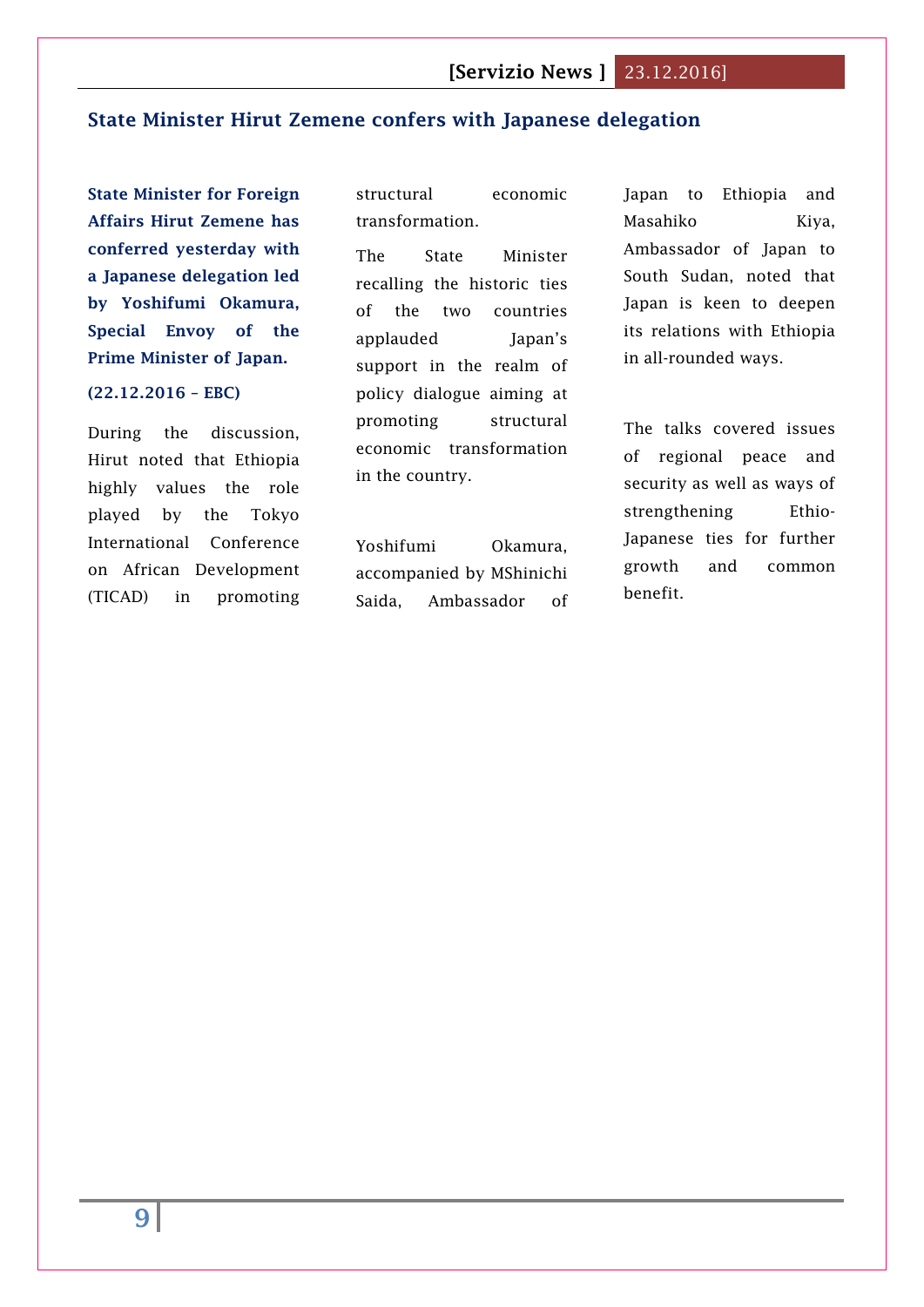

# <span id="page-9-0"></span>**Tough times for S. Sudanese as festive season approaches**

**The South Sudanese Pound (SSP) has lost about 80% of its value, nearly 12 months since the Central Bank floated the exchange rate against the U.S dollar, as most South Sudanese families anticipate tough times during this festive season.**

# **(20.12.2016 – Sudan Tribune)**

"My children want new clothes, but I am not sure of what they will eat tomorrow. It is not about new cloths now," Mary Yar, a mother of three, told Sudan Tribune Friday.

A resident of Lologo, a Juba surburb, Yar moved to the South Sudan capital in 2014, after conflict displaced her from Bor in Jonglei state.

For her children, however, Christmas is a season for new clothes.

"I would buy each of them a pair of shoe, trousers and everything they required but now, I have

to use any money on what they will eat," narrates the mother of three. Yar does not have a permanent job. At the moment, she works in a restaurant as a waitress, earning a daily wage of 100 SSP (about \$1).

Yar is among the millions of South Sudanese calling off luxurious celebrations during this festive season. Millions of South Sudanese have, as a result of war, been displaced from their homes and face severe food shortages. Government has not paid its workers for months and this, for instance, saw teachers strike in Jonglei state.

Presently, one U.S dollar trades between 90 and 100 SSP in the parallel market.

There is scarcity of hard currency in South Sudan, a landlocked country that depends on imports of food and medical among others from neighboring countries.

On Wednesday, South Sudan President Salva Kiir duly acknowledged the hard situation in the country, saying he too felt the pain most families faced, but offered no remedies to the situation.

"I was planning to spend my Christmas in Nairobi but have to think twice," John Moro, a resident of Juba told Sudan Tribune on Friday.

Moro said he earns about 3,000 SSP, a substantially good pay in a nation where most civil servants are paid less than 1,000 SSP monthly.

"Juba is now very expensive and very hot," explains Moro.

A meal, in most Juba restaurants, now costs SSP 100 or more, but prices are higher in hotels due to the deteriorating economic situation.

"If I was to spend my Christmas or New Year day with friends in a good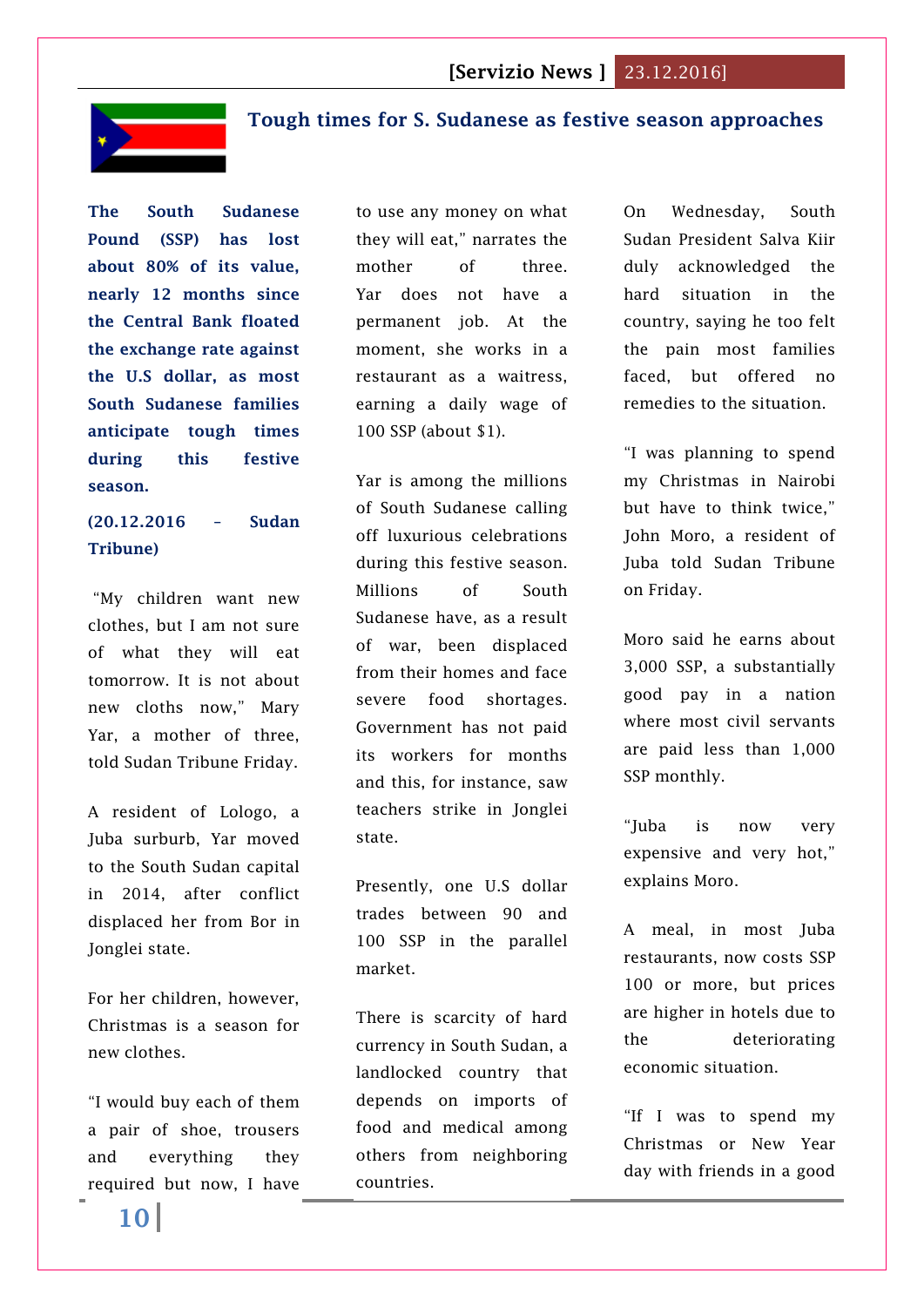# restaurant, it will cost me three months pay," stressed Moro.

The festive seasons, which are meant to host friends, buy new cloths and make trips to the countryside, would pass unnoticed. Some Christian Churches organ street marches on the eve of Christmas and children, like Yar's, want to attend when dressed in new attires.

"My prayer is tranquility in the country. If there is peace, I may choose to leave in the country and my children will be happy and enjoy celebrations without fear of hunger or failure to buy new cloths," said Yar.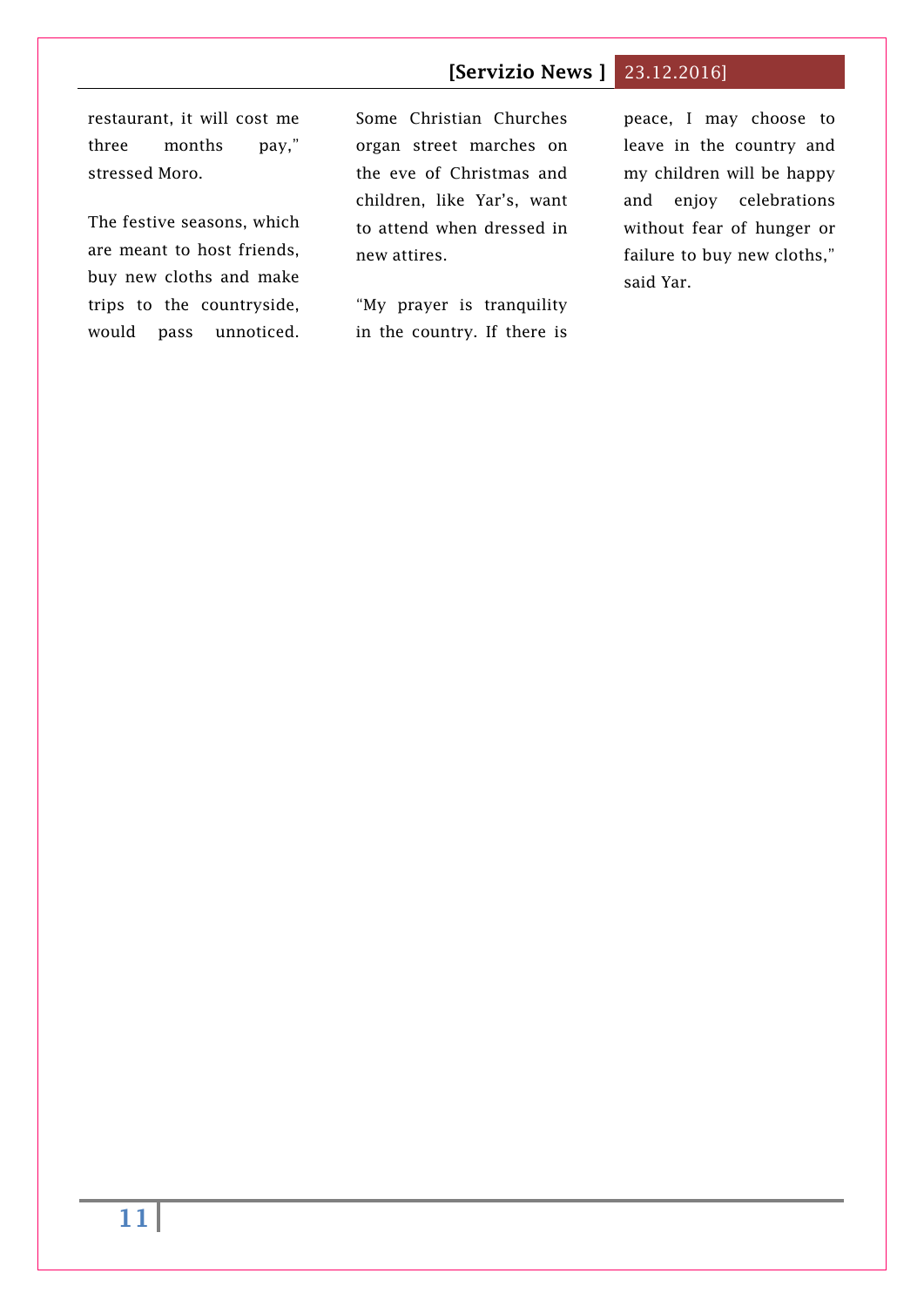

# <span id="page-11-0"></span>**[Les vingt-deux ambassadeurs de Djibouti reçus par le](http://www.lanationdj.com/vingt-deux-ambassadeurs-de-djibouti-recus-president/)  [Président](http://www.lanationdj.com/vingt-deux-ambassadeurs-de-djibouti-recus-president/)**

**Les ambassadeurs de la République de Djibouti, en conférence à l'IED depuis quelques jours, ont été reçus hier au palais de la République par le chef de l'Etat. La rencontre, qui s'inscrit dans le cadre de cette deuxième conférence des ambassadeurs, a permis au chef de l'Etat, de dire à ces hommes et à ces femmes ce qu'il pense de leur métier et ce qu'il attend d'eux pour qu'ils puissent efficacement défendre à l'International les choix politiques et économiques de son gouvernement. Le Président s'est engagé à les doter des moyens nécessaires à leurs missions si importantes pour le pays.**

#### **(23.12.2016 – La Nation)**

La conférence des Ambassadeurs**,**

commencée samedi dernier, occupe presque toutes les journées des diplomates djiboutiens, et

du premier d'entre eux, le ministre des Affaires étrangères Mahmoud Ali Youssouf. Hier en fin de matinée, les vingt-cinq ambassadeurs de Djibouti ont été reçus au palais de la République par celui qui les a accrédités aux quatre coins du monde pour y représenter et agir au nom du pays : le président Ismaïl Omar Guelleh. Le chef de l'Etat a chaleureusement accueilli ces hommes et ces femmes qui remplissent leurs missions avec cœur et conscience. Certains d'entre eux ont occupé des fonctions au sein du gouvernement au cours des dix dernières années. D'autres, issus du MAECI, sont des diplomates de carrière. Tous se caractérisent par une haute idée de l'Etat et de leurs responsabilités. Accompagnés du ministre des Affaires étrangères, Mahmoud Ali Youssouf, leur « patron », les ambassadeurs ont été plutôt bien accueillis par le Président qui connaît personnellement certains d'entre eux.

Après les mots de bienvenue, vint pour le Président le moment de s'adresser solennellement à ces vingt hommes et à ces deux femmes qui constituent à l'international les visages de sa diplomatie. Le chef de l'Etat a d'abord évoqué cette conférence des ambassadeurs, deuxième du genre en dix ans, dont il a affirmé approuver la tenue. Il a même estimé qu'elle devait se tenir de façon régulière. Annuellement ? Le chef de l'Etat ne l'a pas précisé mais telle était sans doute sa pensée.

« Cette conférence nous donne l'occasion de redéfinir nos priorités et nos objectifs stratégiques en matière de politique étrangère et ceux-ci doivent être ambitieux compte tenu des nombreuses attentes de nos concitoyens, mais aussi en adéquation avec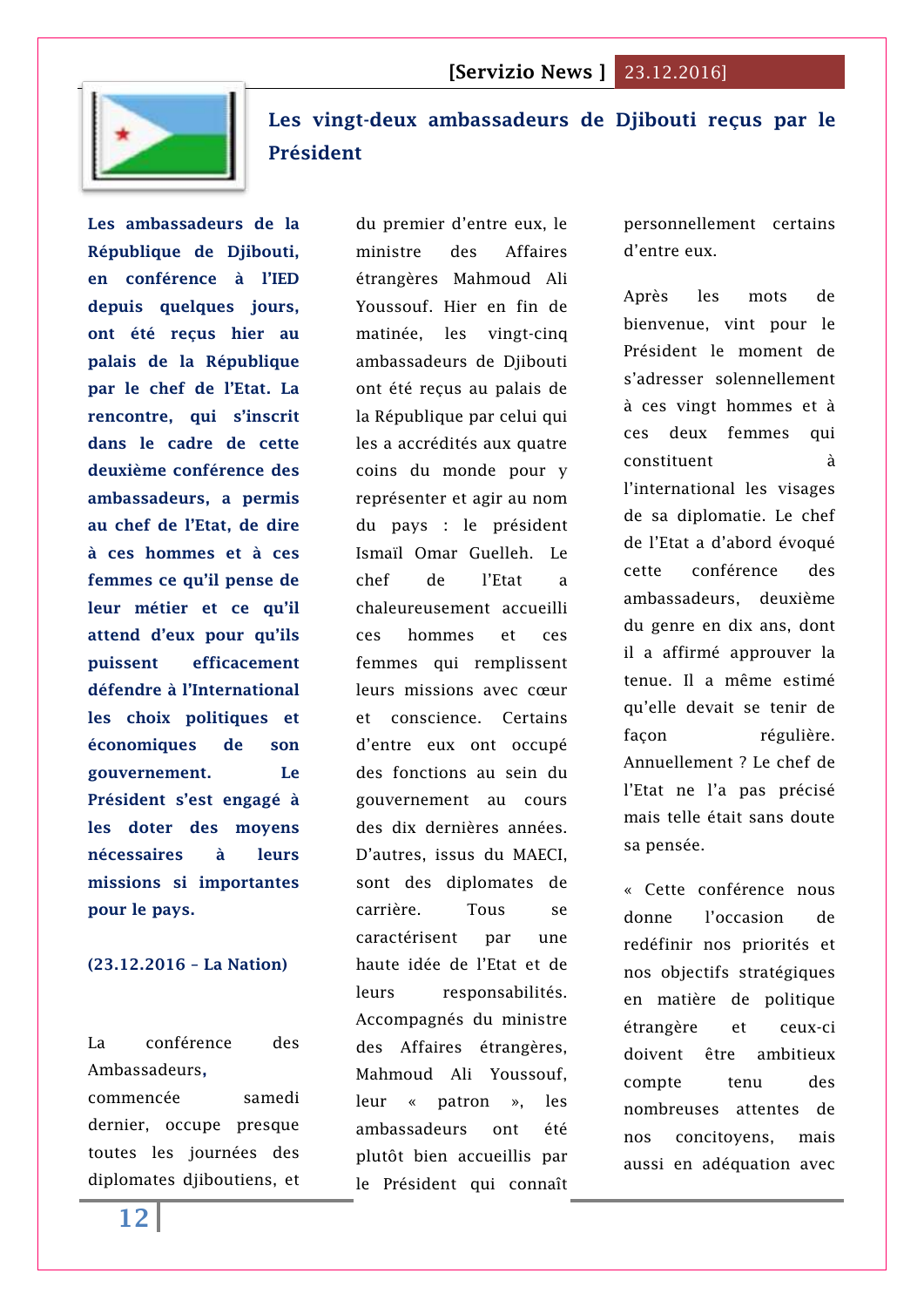# nos atouts et besoins », at-il dit en outre avant d'ajouter que leur mission requerrait « un degré élevé de conscience professionnelle,

d'aptitude et de disponibilité constante dans la pratique ».

Le chef de l'Etat a fait observer que si, malgré sa petite taille, notre pays fait aujourd'hui partie de ceux dont la voix compte sur la scène internationale, cela était dû à la « tradition d'excellence de notre diplomatie, entretenue par des générations d'hommes et de femmes engagés au service de l'Etat et de la Nation ». Le chef de l'Etat a toutefois reconnu qu'il s'agissait là d'un travail exigeant, qui nécessite de maîtriser tous les secteurs, « aussi pointus et techniques soient-ils, et cela dans un contexte de compétition effrénée, où l'économie, le commerce et l'investissement restent au cœur d'une action diplomatique qui se veut prospective et axée sur le résultat ».

Le chef de l'Etat a par conséquent estimé qu'il leur fallait « s'informer et bien s'informer auprès des départements concernés et surtout, s'informer à temps ». Il a exhorté le MAECI mais aussi les autres ministères « à informer régulièrement les Ambassadeurs et Consuls et à les associer à toutes les missions auprès des pays et Organisations relevant de leur juridiction afin de leur permettre de mieux remplir leur mission ». Cette injonction présidentielle permettra de corriger un « oubli » trop fréquent de la part des ministères concernés qui effectuent des missions à l'étranger parfois en oubliant d'en informer l'ambassadeur couvrant la zone concernée. Voilà qui devrait les aider à être moins distraits. Le chef de l'Etat a insisté sur la nécessité de faire en sorte que notre diplomatie soit réellement et efficacement au service du développement économique du pays.

« Aujourd'hui plus que jamais, a-t-il dit, la diplomatie, instrument régalien par excellence, va de pair avec le développement économique et social d'une Nation. Le contexte national, régional et international, en perpétuel changement, exige une relecture attentive et régulière des enjeux afin de mieux comprendre nos options, nos atouts et nos contraintes ».

Le président a aussi évoqué la culture araboafricaine des Djiboutiens et la nécessité de faire la promotion de cette singularité et des paysages si particuliers du pays, de sa géologie, etc., afin que le tourisme diiboutien, déjà en bonne voie, puisse jouer un rôle plus important dans le développement du pays. Par ailleurs, il a demandé à ses représentants dans ce vaste monde à prêter une oreille attentive à leurs concitoyens expatriés, à les aider, à recueillir leurs doléances. Il a ajouté que tout cela avait un coût et